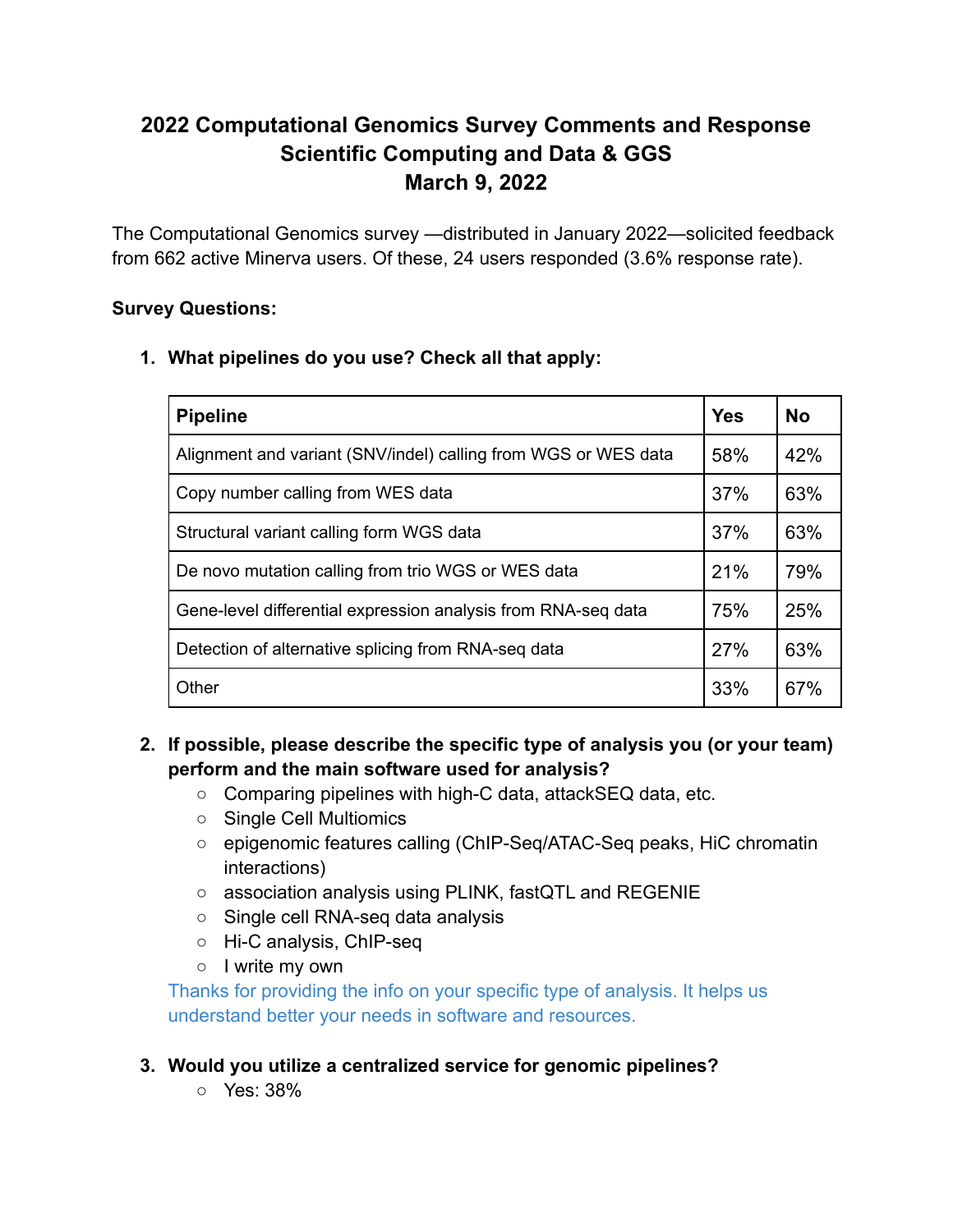- $\circ$  No: 8%
- Maybe: 54%

## **Comments regarding other needs users reported related to computational genomics:**

### **Storage and compute resources**

- Storage and backing up data is important. Also, having high power computer cluster nodes for further analyses is a must; We develop several custom approaches for different tasks. Basically having sufficient storage and compute nodes is good for us, with support to give flexibility in what we do; Computational analysis of large images
	- Minerva has 32 PB of storage along with TSM tape as data archival and backup, about 24,000 Compute cores with different RAM up to 1.5 TB/node, 88 GPUs with up to 2 TB RAM and 80 GB in A100 (more details are on our [HPC website](https://labs.icahn.mssm.edu/minervalab/resources/hardware-technical-specs/)). For using TSM system as archival and backup, please follow our instructions [on our website](https://labs.icahn.mssm.edu/minervalab/documentation/services/archiving-data/). If you need help on this, please send us a ticket at to discuss your specific

requirement at [hpchelp@hpc.mssm.e](mailto:hpchelp@hpc.mssm.edu)du

### **Pipeline & Software**

- How does Mount Sinai centralized pipeline differ from community-curated nf-core pipelines? <https://nf-co.re/>
	- Looks like this is a great resource. We appreciate the recommendation. The HPC group will look into this resource and provide support for Mount Sinai users who would like to utilize this pipeline to analyze their data; for example, we will create an institution config file for users who want to run nf-core pipelines at Minerva. At the same time, we will look into all the pipelines' possibilities once we make a decision on a centralized pipeline and the best practice to fit our specific data set and research requirements.
- It will be great if we can use IPA as well.
	- We will look into this to see if this is something that we can potentially add.

#### **Service/Customized environment**

- Ability to setup custom environment on Minerva and access using RStudio, Jupyter, Pluto.jl notebooks via web browser from personal computer.
	- We already have Rstudio and Jupyter access via web browser. Please follow the instruction on **[our slide](https://labs.icahn.mssm.edu/minervalab/wp-content/uploads/sites/342/2021/09/MinervaIntro_Sep15-2021-compressed.pdf)** (especially page 18-22)